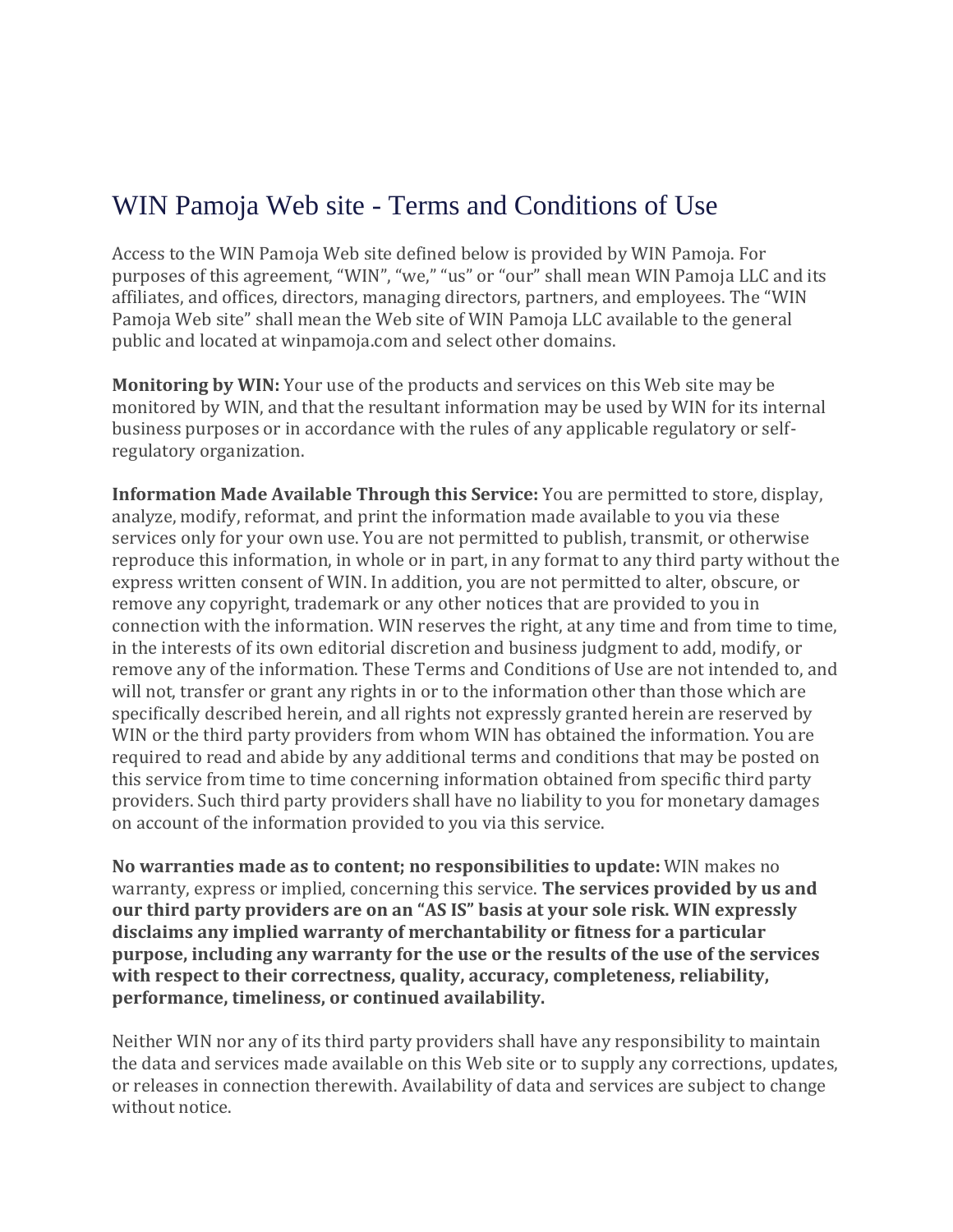**No liability for content; no liability arising from use:** WIN shall have no liability, contingent or otherwise, to you or to third parties, or any responsibility whatsoever, for the failure of any connection or communication service to provide or maintain your access to this service, or for any interruption or disruption of such access or any erroneous communication between WIN and you, regardless of whether the connection or communication service is provided by WIN or a third party service provider. WIN shall have no liability, contingent or otherwise, to you or to third parties, for the correctness, quality, accuracy, timeliness, reliability, performance, continued availability, completeness or delays, omissions, or interruptions in the delivery of the data and services available on this Web site or for any other aspect of the performance of this service or for any failure or delay in the execution of any transactions through this service. In no event will WIN be liable for any special, indirect, incidental, or consequential damages which may be incurred or experienced on account of you using the data or services made available on this Web site, even if WIN has been advised of the possibility of such damages. WIN will have no responsibility to inform you of any difficulties experienced by WIN or third parties with respect to the use of the services or to take any action in connection therewith.

**No warranties made as to security:** WIN makes no warranty whatsoever to you, express or implied, regarding the security of the site, including with respect to the ability of unauthorized persons to intercept or access information transmitted by you through this service.

**System Outages, Slowdowns, and Capacity Limitations/Delays in Order Routing, Executions, and Trade Reports:** As a result of high Internet traffic, transmission problems, systems capacity limitations, and other problems, you may, at times, experience difficulty accessing the Web site or communicating with WIN through the Internet or other electronic and wireless services. Any computer system or other electronic device, whether, it is yours, an Internet service provider's or WIN's can experience unanticipated outages or slowdowns, or have capacity limitations.

**Content not to be construed as a solicitation or recommendation:** This material has been prepared for informational purposes only without regard to any particular user's investment objectives, financial situation, or means, and WIN is not soliciting any action based upon it. This material is not to be construed as a recommendation; or an offer to buy or sell. Certain transactions, including insurance, give rise to substantial risk and are not suitable for all investors. Although this material is based upon information that WIN considers reliable and endeavors to keep current, WIN has not verified this information and does not represent that this material is accurate, current, or complete and it should not be relied upon as such.

**No determination of suitability has been made; not all risks are disclosed; private advisors should be consulted:** The fact that WIN has made the data and services provided on this Web site available to you constitutes neither a recommendation that you enter into a particular transaction nor a representation that any product described on this Web site is suitable or appropriate for you. You should not enter into any transactions unless you have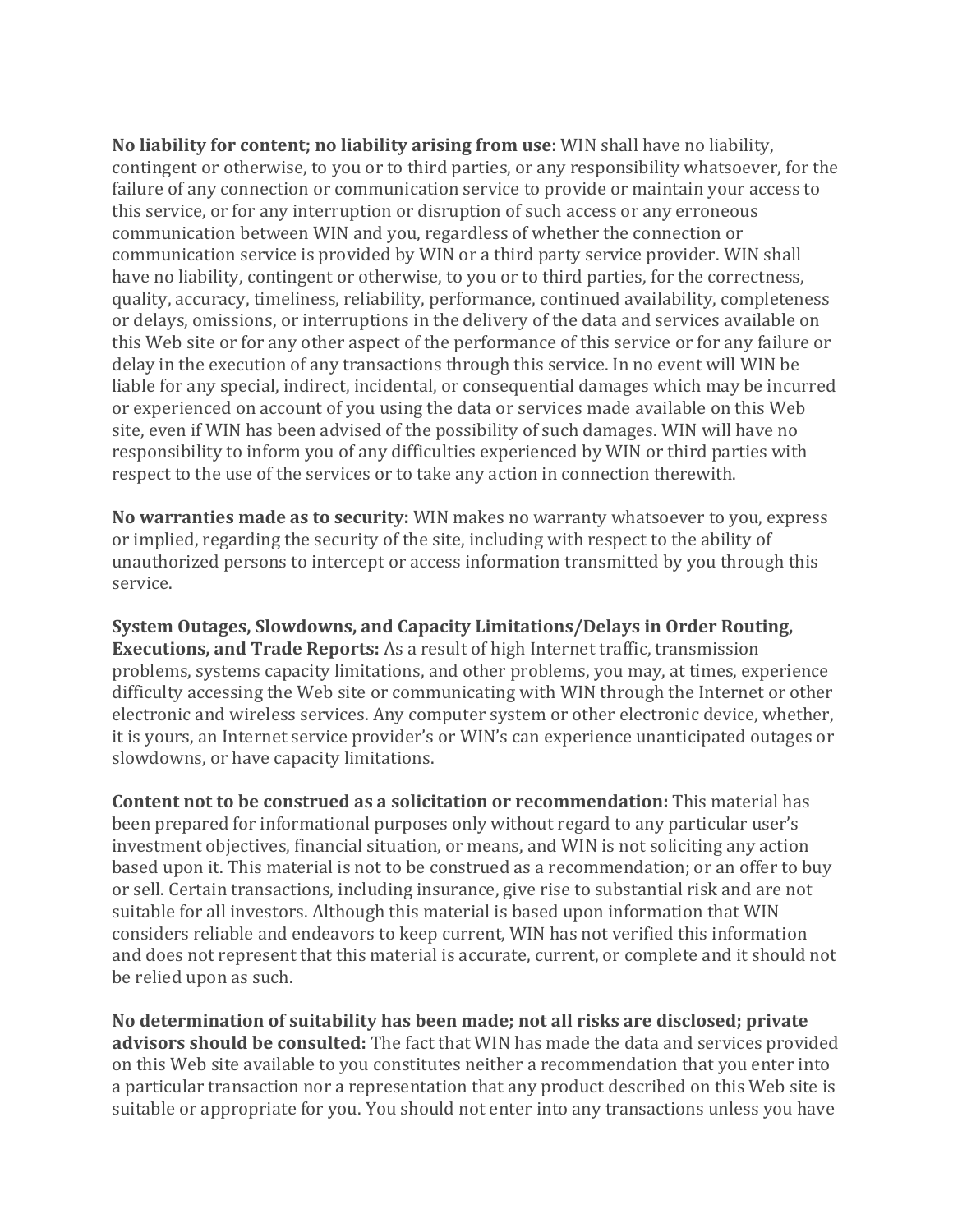fully understood all risks and have independently determined that such transactions are appropriate for you. You should neither construe any of the material contained herein as business advice nor make this service the primary basis for any investment decisions made by or on behalf of you, your accountants. You may want to consult your business advisor, attorney, and tax and accounting advisors concerning any contemplated transactions.

## **User Content:**

a. The Web site may enable you to transmit, post, communicate or otherwise make available text, photos, videos, links, information, ideas, suggestions, content and other materials ("User Content"), including through the Web site's interactive features or functionality, such as chat features, message boards, forums and other communications tools. User Content may be accessible to and viewable by other users of the Web site and the public. We do not claim ownership to User Content; however, by uploading or posting to the Web site, you hereby grant to us authority to reproduce, transmit, print, publish, distribute, index, exhibit, perform, display (publicly or otherwise), create derivative works of, adapt, modify, translate, comment on, use, analyze and otherwise exploit User Content for any purpose, including the right to use your name and likeness as contained therein, in whole and in part, in any format, media or channels now known or hereafter developed (including in connection with the Web site and on third party applications, sites and platforms such as Facebook, Twitter and YouTube), without further notice to you and without further requirement of permission from or payment to you or any other person or entity. You acknowledge and agree that we may use any ideas, concepts, know how or techniques contained in User Content for any purposes whatsoever, including in advertising or informational articles.

b. You are solely responsible for User Content. This means you, and not us, are entirely responsible and liable for any claims, loss or damages relating to User Content. When you post User Content, you represent and warrant you have permission to do so, including permission from any third parties whose names or likenesses are included.

c. In addition, if you provide to us any ideas, proposals, suggestions or other materials, whether related to the Web Site, our programs or otherwise, such Feedback will be deemed to be User Content, and you hereby acknowledge and agree such Feedback is not confidential, and your provision of such Feedback is gratuitous, unsolicited and without restriction, and does not place us under any fiduciary or other obligation.

d. You represent and warrant you have all rights necessary to grant the licenses granted in this section, and User Content, and your provision thereof through and in connection with the Web site, are complete and accurate, and are not fraudulent or otherwise in violation of any applicable law or any right of any third party. You further irrevocably waive any other rights with respect to attribution of authorship or integrity of materials regarding User Content you may have under any applicable law under any legal theory.

e. A Few Rules of the Road Regarding User Content. WIN does not endorse or control User Content, so we have to ask that you follow a few rules: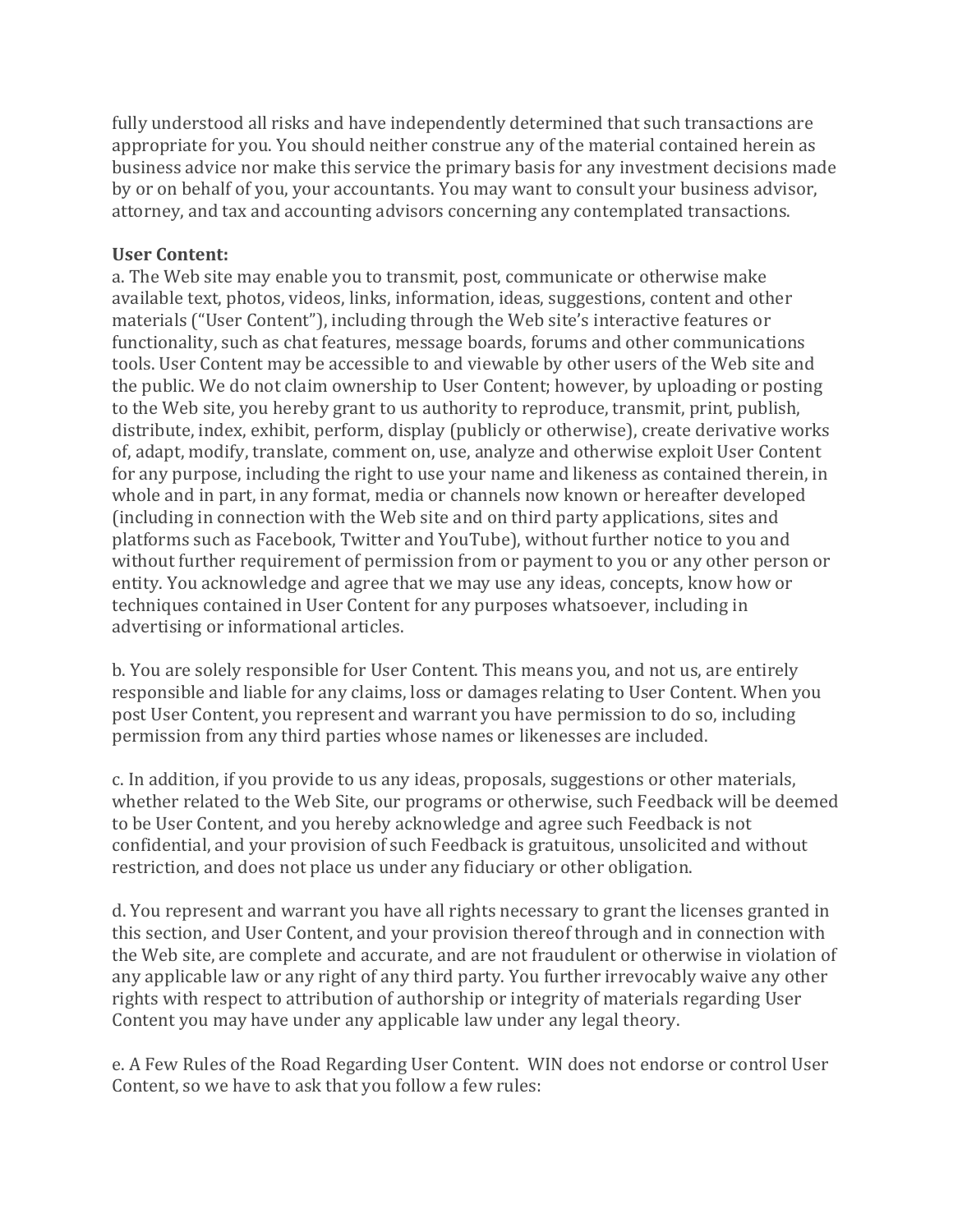*1. User Content Must Comply with Our Acceptable Use Policy (as set forth below). Don't*  post content or materials that are obscene or that promote illegal activity, or that *defame, abuse, harass, threaten or otherwise violate the legal rights of others (including rights of privacy and publicity). Any content or materials containing things like hate speech, nudity and violence (as examples) is strictly prohibited.*

*2. User Content Must Be Yours. This means you have created the content or materials containing User Content and, where applicable, you must have permission from everyone whose name or likeness is contained in your content or materials to share such content or materials. User Content should not contain any visible logos, phrases or trademarks or other third party materials. Do not post any content or materials that belong to a third party (including any content that you might have found elsewhere on the Internet).*

*3. User Content Must Be Accurate and Truthful. Do not impersonate any other user, person or company or upload or post any content or material that you know is inaccurate, fraudulent, or deceptive. If you are not authorized to speak on behalf of a company, please do not do so. Anything you say or post on the Web site should reflect your true opinions or experiences.*

*4. User Content Must Not Include Sensitive Information. Please avoid including your sensitive personal information (such as your social security number, credit card number, etc.) in any User Content posted.*

*5. User Content Must Not Be Commercial. Don't post advertisements, offers, or other commercial content designed or intended to sell your or a third party's goods or services.*

f. No Obligation to Monitor User Content. WIN may and expressly reserve the right (but have no obligation) to monitor, scan, intercept, review, analyze, record, store, evaluate, alter or remove User Content (and any messages, information, content or other materials sent to you, or received by you, in connection with the Web site or its features or functionalities), at any time, including while it is in transit, and before and after it is stored or made available through the Web site, and to monitor, review, analyze or evaluate your access to or use of the Web site (including any Web site features or functionalities), in each case by manual, automated or other means, and in each case for any purpose (including analytics, advertising (including sharing with ad brokers), marketing and any purposes as may be described in our Privacy Policy).

**Acceptable Use:** You accept sole responsibility for all of your activities using the Web site. You may not use the Web site in a manner that:

*i. Uses technology or other means not authorized by us to access the Web site or our systems;*

*ii. Uses or launches any manual or automated device or system, including "robots," "spiders," or "offline readers," to (a) retrieve, index, "scrape," "data mine," access or*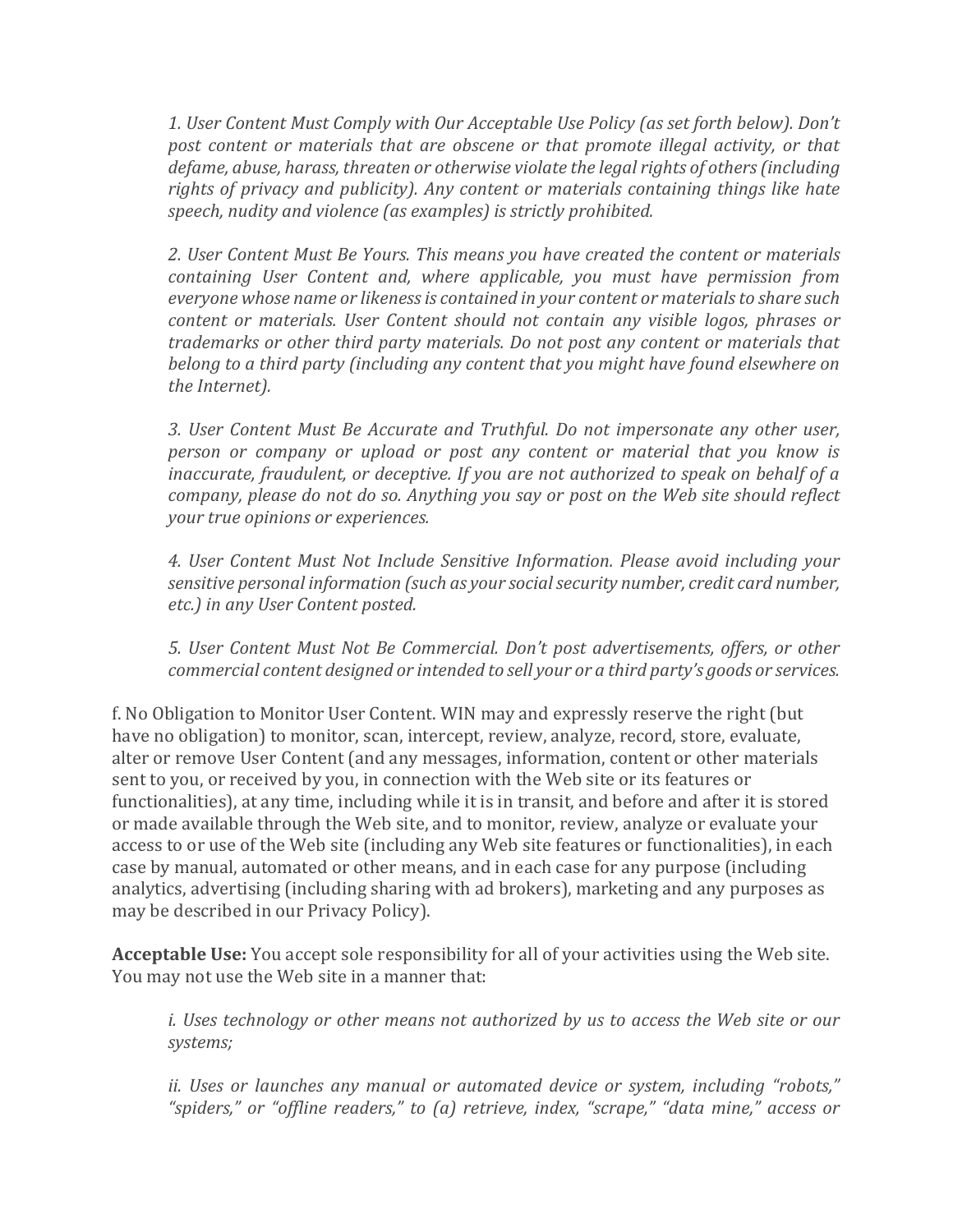*otherwise gather any Web site information or our systems; (b) reproduce or circumvent the navigational structure or presentation of the Web site; or (c) otherwise harvest or collect information about users of the Web site;*

iii. Reverse engineers, decompiles or disassembles any portion of the Web site, except *where such restriction is expressly prohibited by applicable law;*

*iv. Attempts to introduce viruses or any other computer code, files, or programs that interrupts, destroys, or limits the functionality of any computer software, hardware, or telecommunications equipment;*

*v. Attempts to gain unauthorized access to our computer network or user accounts;*

*vi. Encourages conduct that would constitute a criminal offense or that gives rise to civil liability;*

*vii. Harasses, abuses, stalks, threatens, defames, or otherwise infringes or violates the rights of us or any other party (including rights of publicity or other proprietary rights);*

*viii. Is unlawful, fraudulent, or deceptive;*

*ix. Attempts to damage, disable, overburden, or impair our servers or networks;*

*x. Reproduces, modifies, adapts, translates, creates derivative works of, sells, rents, leases, loans, timeshare, distributes or otherwise exploits any portion of (or any use of) the Service except as expressly authorized herein, without our express prior written consent;*

*xi. Fails to comply with applicable third-party terms; or*

*xii. Otherwise violates these Terms and Conditions of Use.*

## **DMCA Notice - How to Provide Notice of Alleged Copyright Infringement:**

a. You may not use the Web site for any purpose or in any manner that infringes the rights of any third party.

b. If you believe one of our users is, through the use of the Web site, unlawfully infringing the copyright(s) in your work, and wish to have the allegedly infringing material removed, the following information in the form of a written notification must be provided to [ask@winpamoja.com.](mailto:ask@winpamoja.com) 

c. It is often difficult to determine if your intellectual property rights have been violated. WIN may request additional information before we remove any allegedly infringing material. Please note that, pursuant to 17 U.S.C. § 512(f), any misrepresentation of material fact (falsities) in a written notification automatically subjects the complaining party to